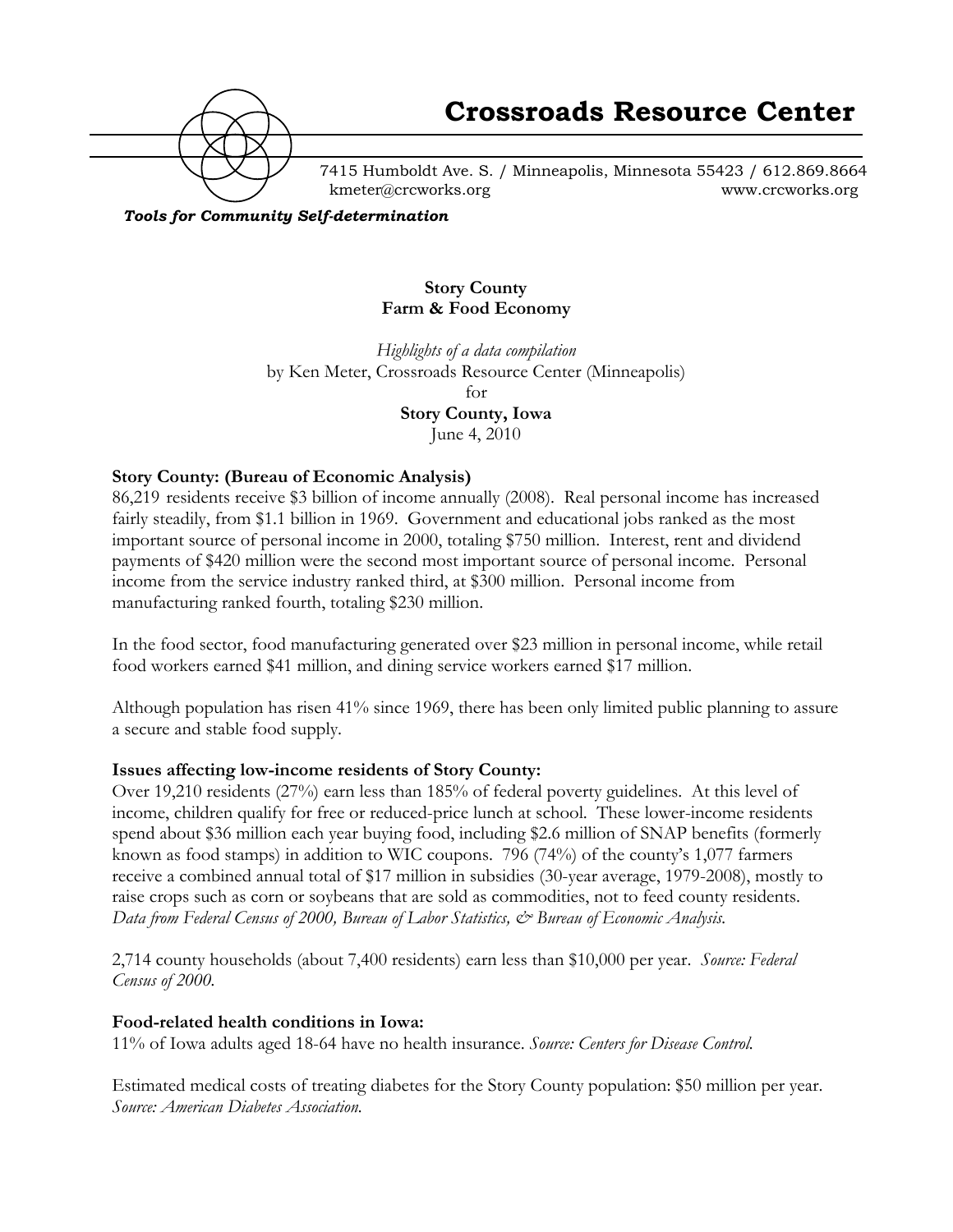Food has become a leading cause of death in the U.S, rivaling tobacco. A high-calorie diet, combined with a lack of exercise, accounts for one-fifth of the annual deaths in the U.S. $^1$  Six of the fifteen leading causes of death are related to poor diet and low physical activity.<sup>2</sup>

64% of Iowa residents are overweight (38%) or obese (27%). Four of every five state residents (80%) eat fewer fruits and vegetables that nutritionists recommend (five servings per day), and 75% report they have less than 20 minutes of physical activity three times each week. 7% of state residents have been diagnosed with diabetes. *Source: Centers for Disease Control.*

# **The county's farms (Agricultural Census, 2007)**

*Agriculture Census data for 2007 were released February 4, 2009*

*Land:*

- 1,077 farms. This is a 10% increase over 977 farms in 2002.
- Story County has 1.1% of Iowa farms.
- 94 (9%) of these are  $1,000$  acres or more.
- 389 (36%) farms are less than 50 acres.
- The most prevalent farm size is 50-179 acres, with a total of 265 farms (25% of farms).
- Average farm size is 327 acres, just less than Iowa's average of 331 acres.
- The county has 352,240 acres of land in farms, a decrease of 2% since 2002.
- This amounts to 1% of the state's farmland.
- 93% of farmland is cropland, and 7% is devoted to other uses.
- County farms have 313,099 acres of harvested cropland.
- 27 farms have a total of 261 acres of irrigated land.
- Average value of land and buildings per farm is \$1.1 million. This is 104% of the state average.

*Sales (Note that there may be discrepancies between Ag Census data and Bureau of Economic Analysis data, below):*

- \$200 million of crops and livestock sold (2007).
- This is a 69% increase in sales over 2002 sales of \$119 million, though the number of acres farmed decreased 2%.
- Total farm production expenses were \$137 million, for an increase of \$45 million (49%) in production costs since 2002.
- The single largest expense item involved in farm production was the cost of fertilizers and soil conditioners, totaling \$20.1 million. Cash rent for land and buildings, and grazing fees, ranked second, totaling \$19.8 million. Seed purchases totaling \$13.6 million ranked third. Depreciation ranked fourth at \$12.6 million. Purchased feed ranked fifth, at \$12.0 million. Livestock purchases totaled \$10.9 million.
- \$162 million of crops were sold (81% of sales).

2 Heron M., D.L. Hoyert, J. Xu, C. Scott, & B. Tejada (2008). *Deaths: preliminary data for 2006.* National Vital Statistics Report 56:16. http://www.cdc.gov/

 <sup>1</sup> McGinnis, J.M. & W.H. Foege (1993). "Actual causes of death in the United States." *JAMA* 270(18):2207- 12; and Mokdad, A.H, J.S. Marks, D.F. Stroup, & J.l. Gerberding (2000). "Actual causes of death in theUnited States." *JAMA* 291(10):1238-45 [with published corrections in *JAMA* (2005), 293(3), 293-294.]

nchs/data/nvsr/nvsr56/nvsr56\_16.pdf.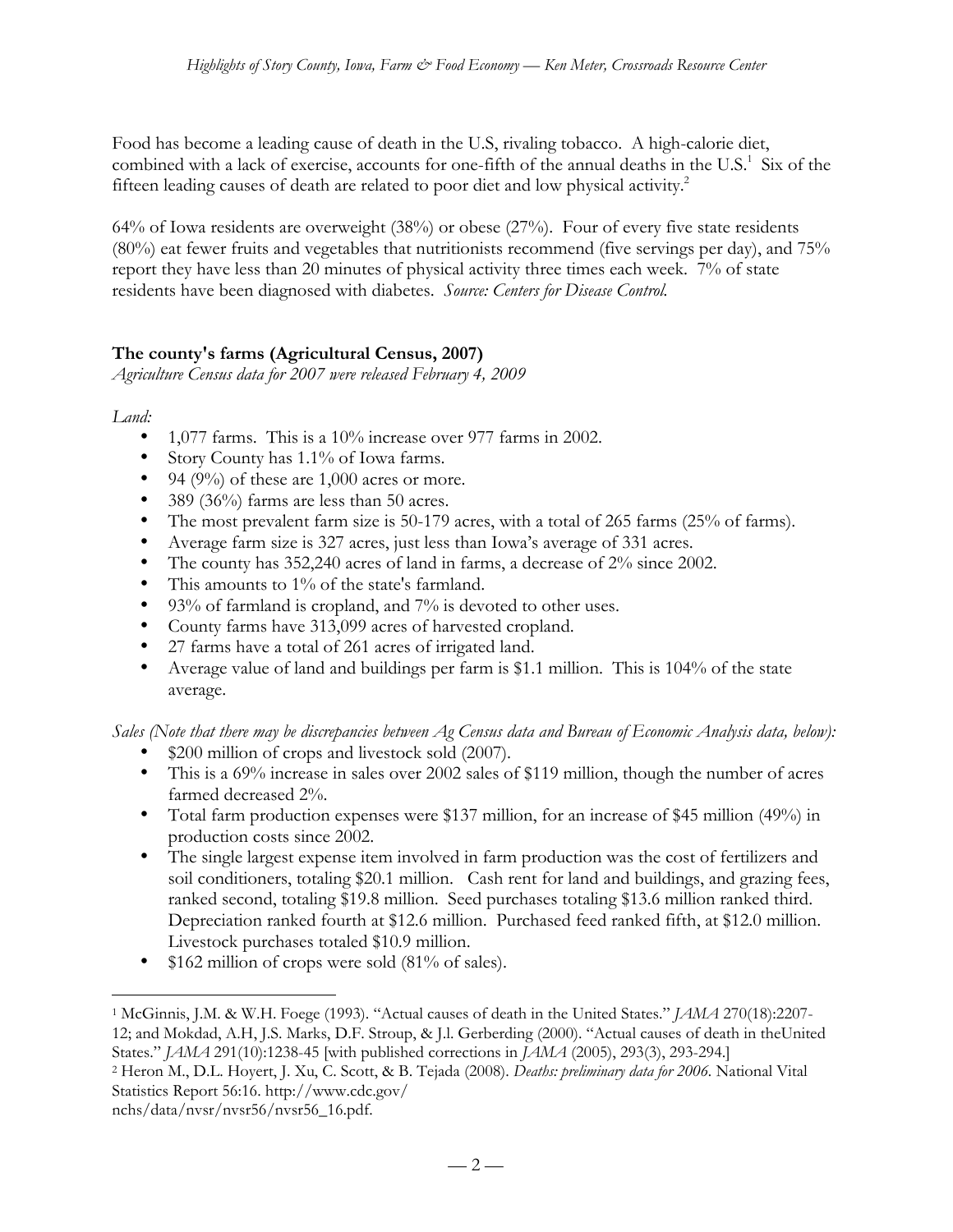- \$39 million of livestock and products were sold (19% of sales).
- 386 (36%) of the county's farms sold less than \$10,000 of products in 2007. Their aggregate sales of \$637,000 amounted to less than 0.3% of the county's farm product sales.
- 368 farms (34%) sold more than \$100,000 of products, an aggregate total of \$185 million, 92% of county farm product sales.
- 796 (74%) farms received \$7.8 million of federal subsidies in 2007, 40% more than in 2002. *[Note that Agriculture Census data differ from Bureau of Economic Analysis data; see below.]*
- 27% (295) of county's farms reported net losses in 2007 after subsidies are taken into account. This is similar to the Iowa average of 26%.

# *Grains, Dry Edible Beans, Oil Crops, and others:*

- Story County farms sold \$158 million of grains, oil crops and edible beans.
- 629 Story County farms sold \$114 million (35 million bushels) of corn on 200,475 acres in 2007.
- This was an average price of \$3.26 per bushel.
- 497 Story County farms sold \$44 million (5.4 million bushels) of soybeans from 106,227 acres in 2007.
- This was an average sale price of \$8.15 per bushel.
- 19 farms raise 15,548 bushels of oats on 191 acres.

# *Cattle & Dairy:*

- 220 farms hold an inventory of 14,933 cattle and calves.
- 13,193 cattle worth \$12.8 million were sold from 182 farms in 2007.
- This amounted to 21% more farms, and 35% more in sales, over 2002.
- 11 farms were reported as selling \$1.4 million of milk or dairy products.
- This was 57% more farms, and 15% more sales, than in 2002.
- 225 farms produced 18,561 dry tons of forage crops (hay, etc.) on 5,260 acres of cropland.
- In addition, 18 farms produced 22,442 tons of corn silage on 1,394 acres.

## *Other livestock*  $\mathcal{Q}$  *animal products:*

- 90 farms sold 162,074 hogs and pigs for a total of \$18.4 million. This represents a 36% increase in sales, from 4% fewer farms, than in 2002.
- 80 farms hold an inventory of 66,515 hogs and pigs.
- 51 farms raise laying hens, holding an inventory of 3,329.
- Story County had 14 broiler chicken producers, with an inventory of 370.
- 59 farms sold \$4.5 million of poultry and products in 2007, up 228% from 18 farms selling poultry in 2002.
- 89 farms sold \$706,000 of sheep, lambs, and goats.

## *Nursery, Landscape and Ornamental Crops:*

- 10 farms sold ornamental and nursery crops. Sales figures were not released by USDA to protect confidentiality.
- 11 farms sold Christmas trees. Sales figures were not released by USDA to protect confidentiality.

## *Vegetables & Melons (some farmers state that Ag Census data does not fully represent vegetable production):*

- 24 farms produced vegetables on 52 acres of land.
- Vegetable and potato sales were \$200,000 in 2007. Sales for 2002 were not disclosed.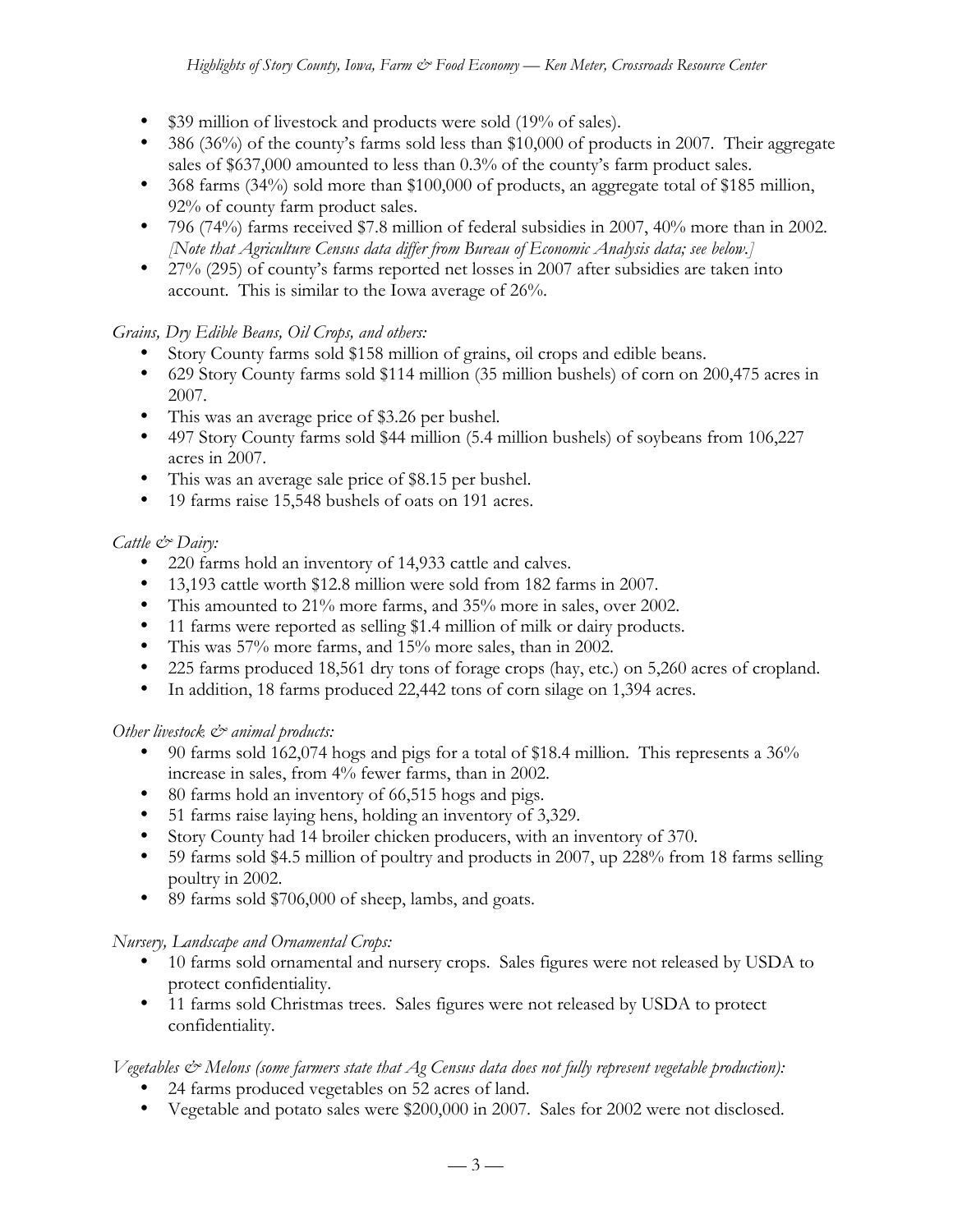• 18 farms raised potatoes.

## *Fruits (some farmers state that Ag Census data does not fully represent fruit production):*

- The county has 22 fruit farms with 83 acres of orchard.<br>• 15 of these farms sold \$361,000 of fruit and nuts. Sales
- 15 of these farms sold \$361,000 of fruit and nuts. Sales for 2002 were not disclosed.

## *Direct & organic sales:*

- 57 farms sell \$443,000 of food directly to consumers. This is a 50% increase in the number of farms selling direct (38 in 2002), and a 57% increase in direct sales, over \$282,000 in 2002. Direct sales account for 0.2% of county farm sales, one-half the national average.
- County farmers make up 2% of the farms selling direct, and account for 3% of Iowa's direct sales (\$16.5 million of direct sales in Iowa in 2007, up from \$11.6 million in 2002).
- 9 county farms sold \$23,000 of organic products from 88 acres.
- This is 1.6% of Iowa farms (566) selling organic, and 0.1% of state sales (\$34 million).
- 11 farms market through community supported agriculture (CSA).
- 54 farms produce added-value products on the farm.

### *Conservation practices:*

- 16 farms use rotational management or intensive grazing.
- 96 farms use conservation practices.
- 442 farms generate some electricity on the farm.

### **Other Story County highlights (Agriculture Census 2007):**

- Ranks 2<sup>nd</sup> in Iowa for sales of fruits and nuts.
- Ranks  $7<sup>th</sup>$  in state for inventory of turkeys.
- Ranks  $7<sup>th</sup>$  in Iowa for crop sales.
- Ranks  $8<sup>th</sup>$  in Iowa for sales of corn, with \$159 million.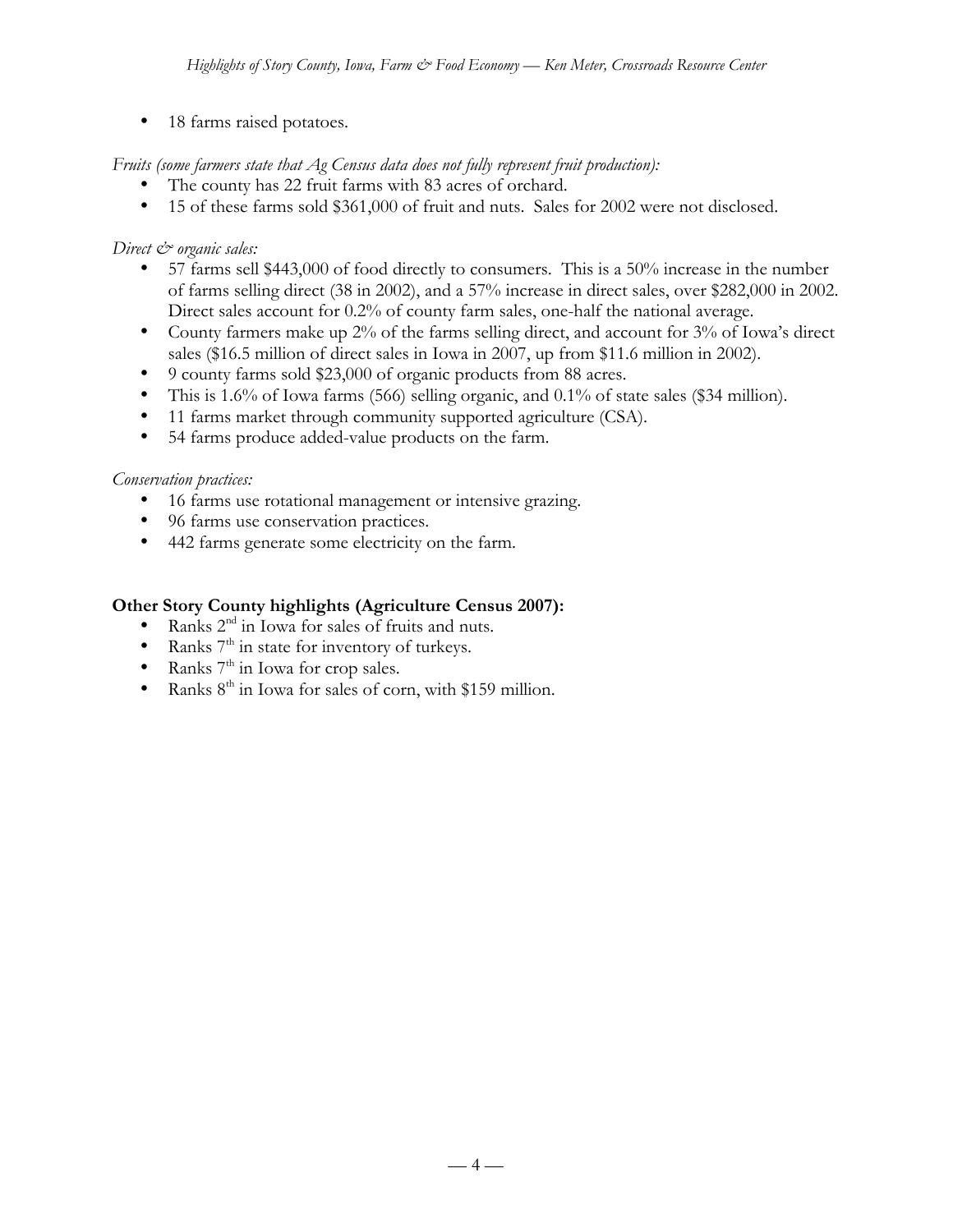## **Iowa highlights (Agriculture Census 2007):**

- Ranks  $1<sup>st</sup>$  in nation for acreage devoted to corn (8.6 million acres).
- Ranks  $1<sup>st</sup>$  in nation for acreage devoted to soybeans (13.8 million acres).
- Ranks  $1<sup>st</sup>$  in U.S. for sales of hogs and pigs (\$4.8 billion) and inventory held (19 million).
- Ranks  $1<sup>st</sup>$  in nation for inventory of laying hens (54 million).
- Ranks 1<sup>st</sup> in nation for inventory of pullets for replacing laying hens (11 million).
- Ranks  $2<sup>nd</sup>$  in nation for sales of grains and oilseeds, at \$10 billion.
- Ranks  $3^{rd}$  in the nation in farm commodity sales, with \$20 billion.<br>• Ranks  $3^{rd}$  in U.S. for sales of crops, with \$10 billion.
- Ranks  $3<sup>rd</sup>$  in U.S. for sales of crops, with \$10 billion.
- Ranks  $3^{rd}$  in nation for sales of livestock, with \$10 billion.<br>• Ranks  $4^{th}$  in nation for sales of cattle and calves (\$3.6 billion)
- Ranks  $4<sup>th</sup>$  in nation for sales of cattle and calves (\$3.6 billion).
- Ranks  $4<sup>th</sup>$  in nation for sales of sheep and goats (\$40 million).
- Ranks  $7<sup>th</sup>$  in nation for inventory of cattle and calves (3.9 million).<br>• Ranks  $7<sup>th</sup>$  in nation for acreage devoted to oats for grain (66.651 as
- Ranks  $7<sup>th</sup>$  in nation for acreage devoted to oats for grain (66,651 acres).
- Ranks  $8<sup>th</sup>$  in nation for acreage devoted to corn for silage (220,646 acres).
- Ranks  $9<sup>th</sup>$  in U.S. for inventory of turkeys (4 million).
- 2,987 state farms earned \$16.5 million selling products directly to consumers, \$4.9 million (44%) more than in 2002, when 2,455 farms sold \$11.6 million of products directly.
- Direct food sales from farms account for more sales than the state's  $11<sup>th</sup>$ -largest crop, oats.
- 542 farms devoted 566 acres to organic production.
- These organic farms sold \$34 million of organic products, including \$19 million of crops (this may include ornamental and greenhouse crops), and \$15 million of livestock and poultry, and related products.
- 487 farms market through community supported agriculture (CSA).
- 2,246 state farms produce value-added products.
- 41,350 farms use conservation methods.
- 10,267 farms practice rotational management or intensive grazing.
- 539 farms generate energy or electricity on the farm.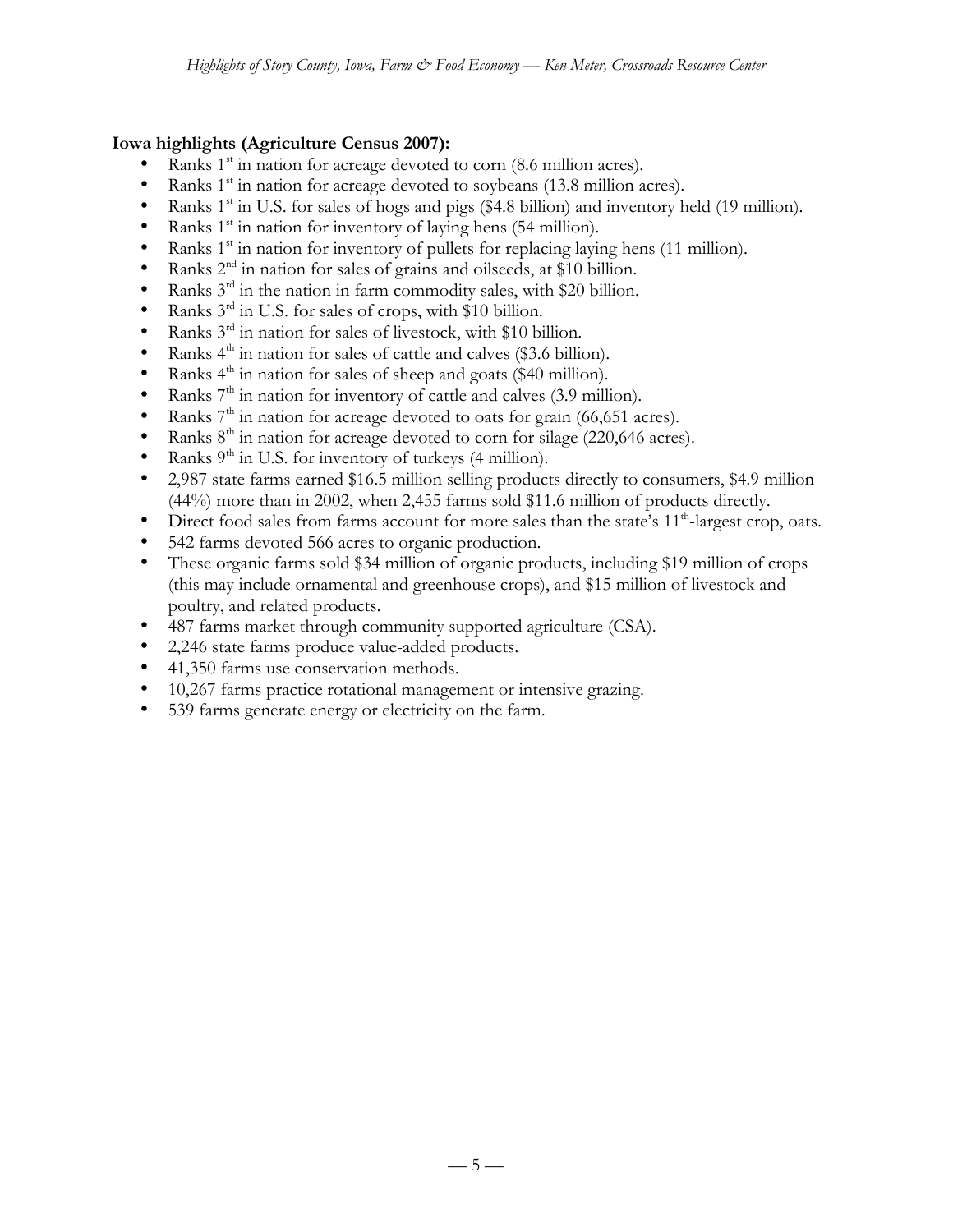### **Iowa's top farm commodities in 2007 (Economic Research Service)**

*See chart on next page*

|                   | \$ millions |
|-------------------|-------------|
| Corn              | 6,351       |
| Hogs              | 4,327       |
| Soybeans          | 3,510       |
| Cattle and calves | 2,676       |
| Chicken eggs      | 825         |
| Dairy products    | 810         |
| Hay               | 163         |
| Turkeys           | 137         |
| Other             | 147         |

*Note: Broilers and Sweet Corn were also listed among Iowa's top 18 products, but sales figures for these products were not released by ERS.*

Note also that at \$16 million, direct sales from farmers to consumers amount to more than the value of the 11<sup>th</sup> ranking product, oats.



## **Top farm commodities in Iowa, 2007**

*Source: USDA Economic Research Service*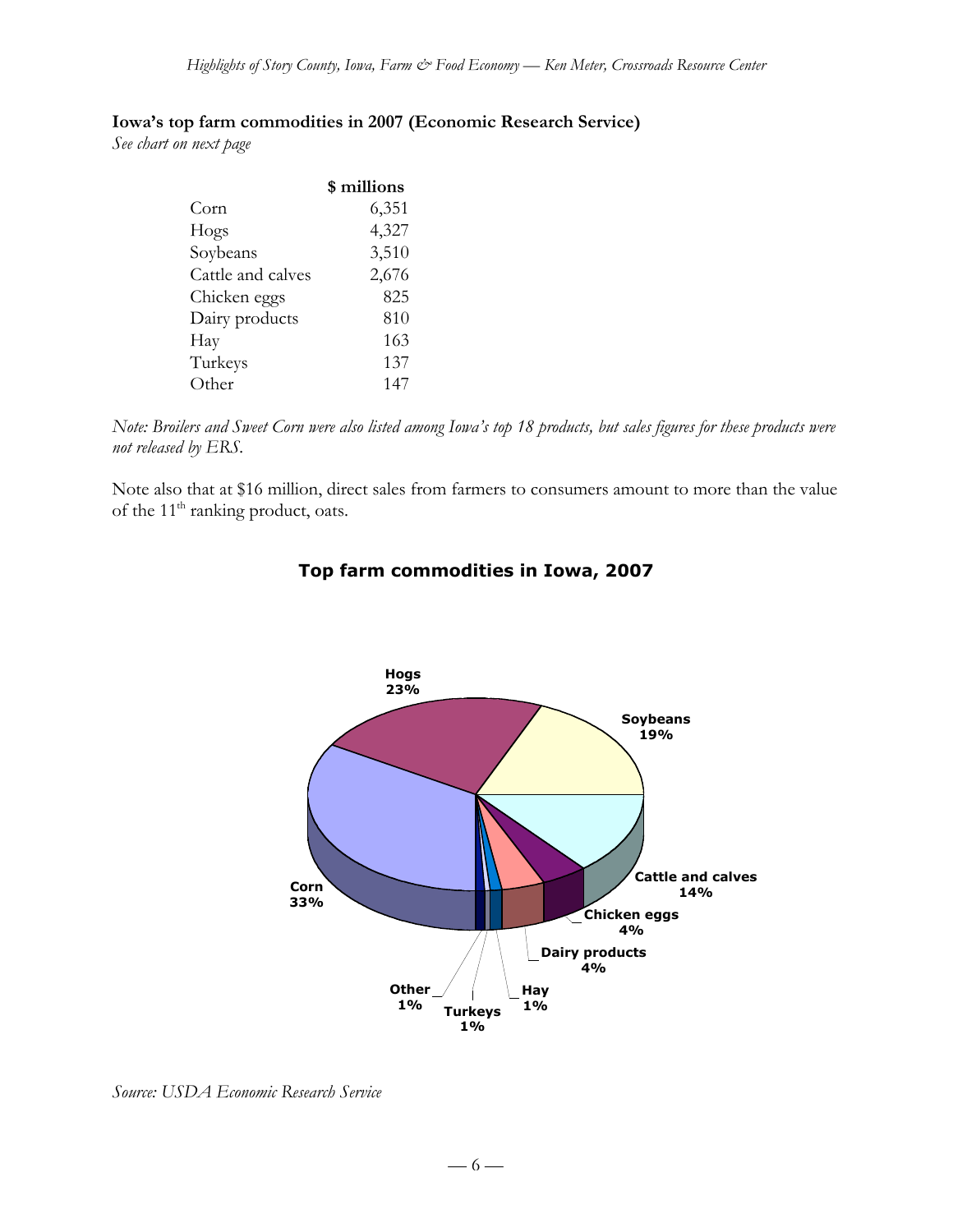## **Balance of Cash Receipts and Production Costs (Bureau of Economic Analysis):**

*Note: Bureau of Economic Analysis farm income data differ from Agriculture Census data.*

Story County farmers sell \$195 million of commodities per year (1979-2008 average), spending \$180 million to raise them, for an average gain of \$15 million each year.

However, 27% of the county's farms and ranches reported a net loss in 2007 (Agriculture Census), even after subsidies are taken into account.

Story County farmers and ranchers earned \$13 million more by selling commodities in 2008 than they earned in 1969 (in 2008 dollars). Sales of livestock and related products fell 60%, from \$125 million in 1979 to \$50 million in 2008, while crop income stayed fairly constant, despite considerable ups and downs. The single largest farm expense, and the one rising the fastest, is chemical, lime, and fertilizer costs at \$39 million [2008].

Farmers and ranchers earn another \$11 million per year of farm-related income — primarily rental income for land and insurance payments (30-year average for 1979-2008). Federal farm support payments averaged \$17 million per year for all county farms over the same years.

### **Story County consumers (2007):**

Story County consumers spend \$214 million buying food each year, including \$127 million for home use. Most of this food is produced outside the county. \$443,000 of food products (0.2% of farm cash receipts, and 0.2% of local consumer needs) are sold by 57 farms directly to consumers — but not always to Story County consumers, since these figures include internet sales.

Estimated change in net assets for all county households was a combined loss of \$126 million in 2008 alone (BLS). This places additional pressure on Story County residents as they pay for food.

### **Farm and food economy summary:**

Farmers gain \$15 million each year producing food commodities, spending \$80 million buying inputs from external suppliers, for a total outflow of \$65 million from the county economy.

Meanwhile, consumers spend more than \$190 million buying food sourced outside the county. Thus, total loss to the county is \$255 million of potential wealth *each year*. This loss amounts to more than the value of all commodities raised in the county.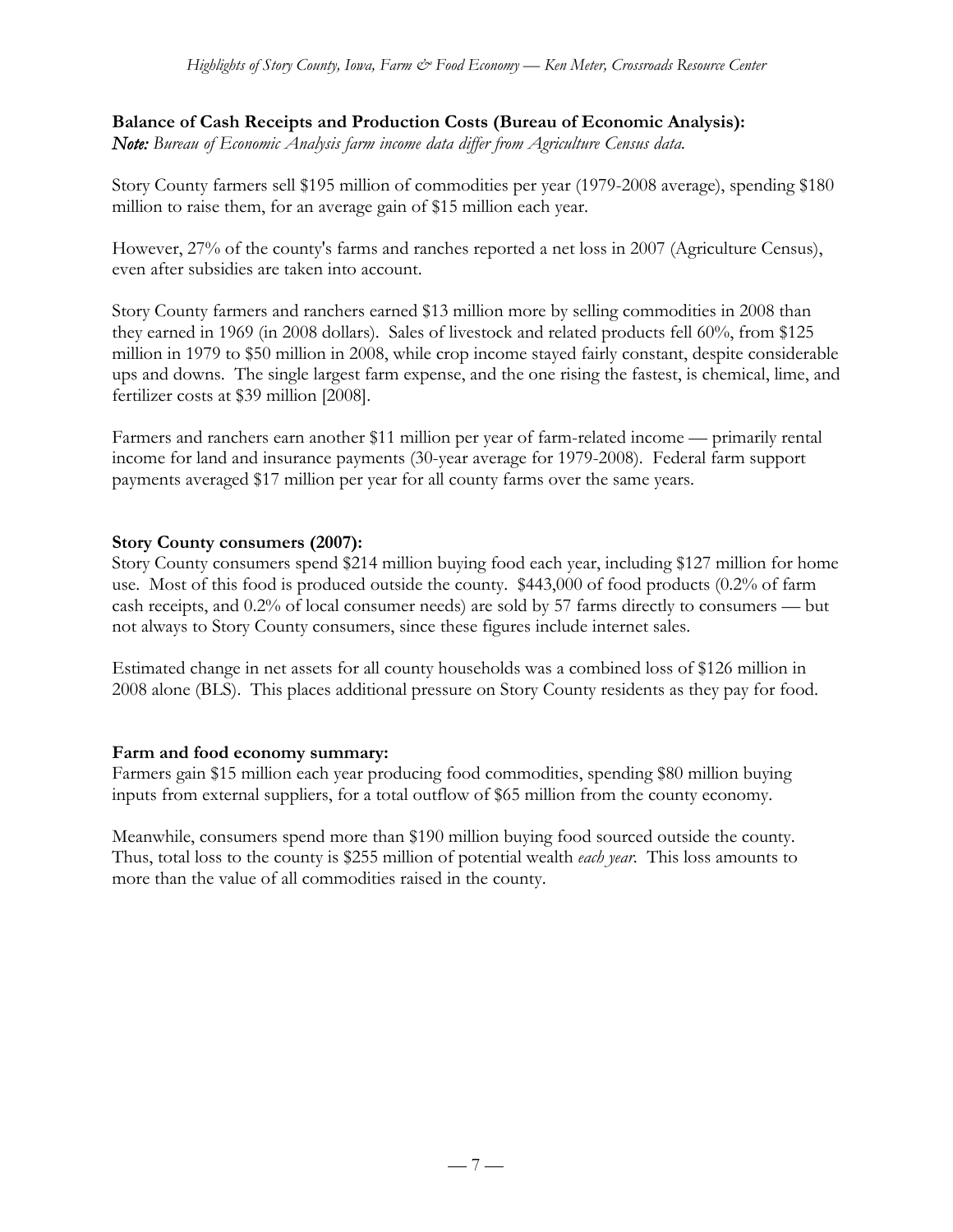#### **Story County: markets for food eaten at home (2007):**

*Source: Bureau of Labor Statistics*

|                                     | millions |
|-------------------------------------|----------|
| Meats, poultry, fish, and eggs      | \$27     |
| Fruits & vegetables                 | 21       |
| Cereals and bakery products         | 17       |
| Dairy products                      | 15       |
| "Other," incl. sweets, fats, & oils | 46       |

If Story County consumers purchased only 15% of the food they need for home use directly from county farmers, this would produce \$19 million of new farm income in Story County.

#### **State of Iowa: markets for food eaten at home (2008):**

*Source: Bureau of Labor Statistics*

Iowans purchase \$7.4 billion of food per year, \$4.4 billion of this to eat at home. Home food purchases break down in the following way:

|                                     | millions |
|-------------------------------------|----------|
| Meats, poultry, fish, and eggs      | 936      |
| Fruits & vegetables                 | 737      |
| Cereals and bakery products         | 602      |
| Dairy products                      | 525      |
| "Other," incl. sweets, fats, & oils | 1,600    |